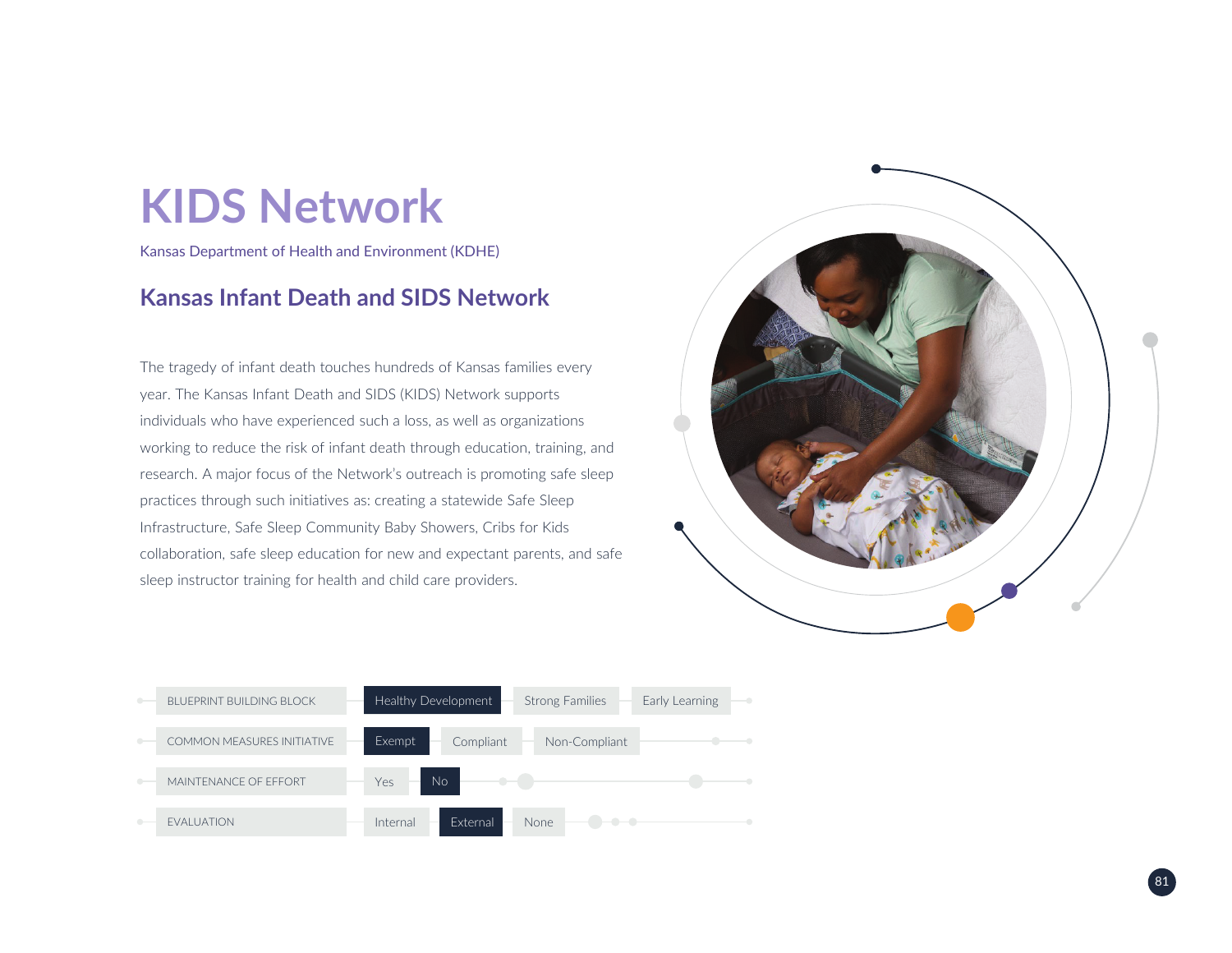#### **THE NEED**

The death of an infant creates a ripple effect, taking a tremendous toll on the parents, as well as their network of family and friends. Sudden Infant Death Syndrome (SIDS) is the leading cause of death in the United States for infants between the ages of one month and one year, but there are ways families can decrease the risk. KIDS Network works to prevent the risk of SIDS by providing education on safe sleep practices, offering cribs to families in need, and supporting research on the underlying causes of infant mortality.

care and safer practices. *"The infant mortality rate in the state has been on a statistically significant decline over the past 10, 12 years… and I can't imagine where those numbers would be if the KIDS Network was not here and doing the programs they are doing."*

~ Carolyn Ahlers-Schmidt, PhD., University of Kansas School of Medicine, Wichita

#### **OUR SOLUTIONS**

**TOTAL BUDGET**\$355,611

**CIF**\$82,972 (23%)

#### EDUCATION AND TRAINING

Providers and parents receive training to understand the importance of sleep-related deaths including SIDS risk-reduction strategies, and learn how to overcome barriers to implementation.



#### FAMILY SUPPORT

Infant products (such as cribs and wearable blankets), along with hospital and home visits, help needy families practice risk-reduction strategies.

#### **RESEARCH**

Research on sleep-related deaths including SIDS, both behavioral and physiological, leads to informed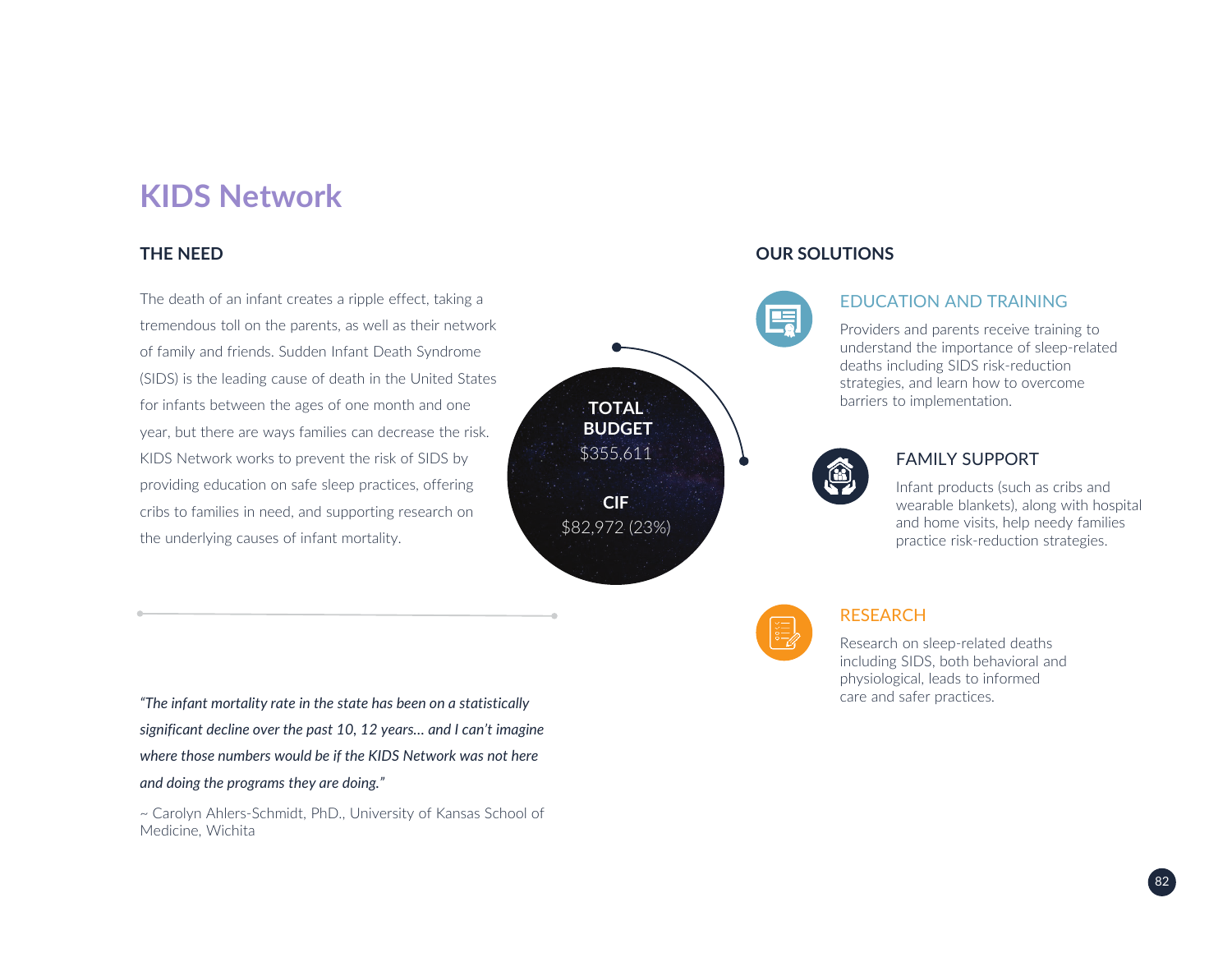#### **OUTCOMES**



#### **FY 2018 POPULATION SERVED**



54

Safe Sleep Instructors conducted at least one training event